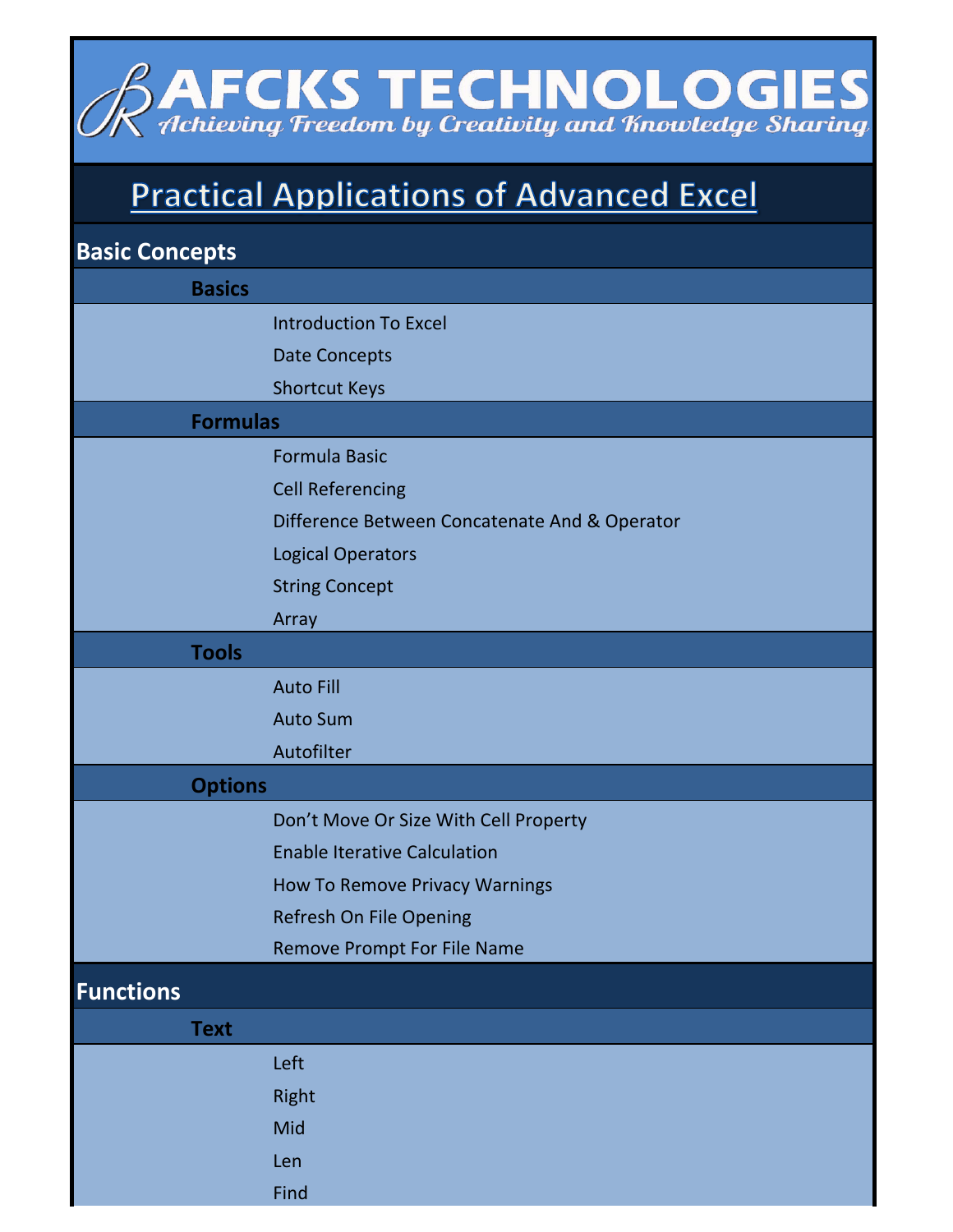|                | Search                    |
|----------------|---------------------------|
|                | Replace                   |
|                | Char                      |
|                | Substitute                |
|                | Concatenate               |
|                | <b>Trim</b>               |
|                | Upper                     |
|                | Lower                     |
|                | Proper                    |
|                | Text                      |
|                | Rept                      |
| Date & Time    |                           |
|                | Day                       |
|                | Month                     |
|                | Year                      |
|                | Date                      |
|                | Today                     |
|                | Edate                     |
|                | Eomonth                   |
|                | <b>Datedif</b>            |
|                | Networkdays               |
|                | Networkdays International |
|                | Workday                   |
|                | Workday International     |
|                | Weeknum                   |
| <b>Logical</b> |                           |
|                | And                       |
|                | Or                        |
|                | f                         |
|                | <b>Nested Ifs</b>         |
| <b>Error</b>   |                           |
|                | Iferror                   |
|                | <b>Iserr</b>              |
| Lookup         |                           |
|                | Vlookup                   |
|                | وبالمرماليا               |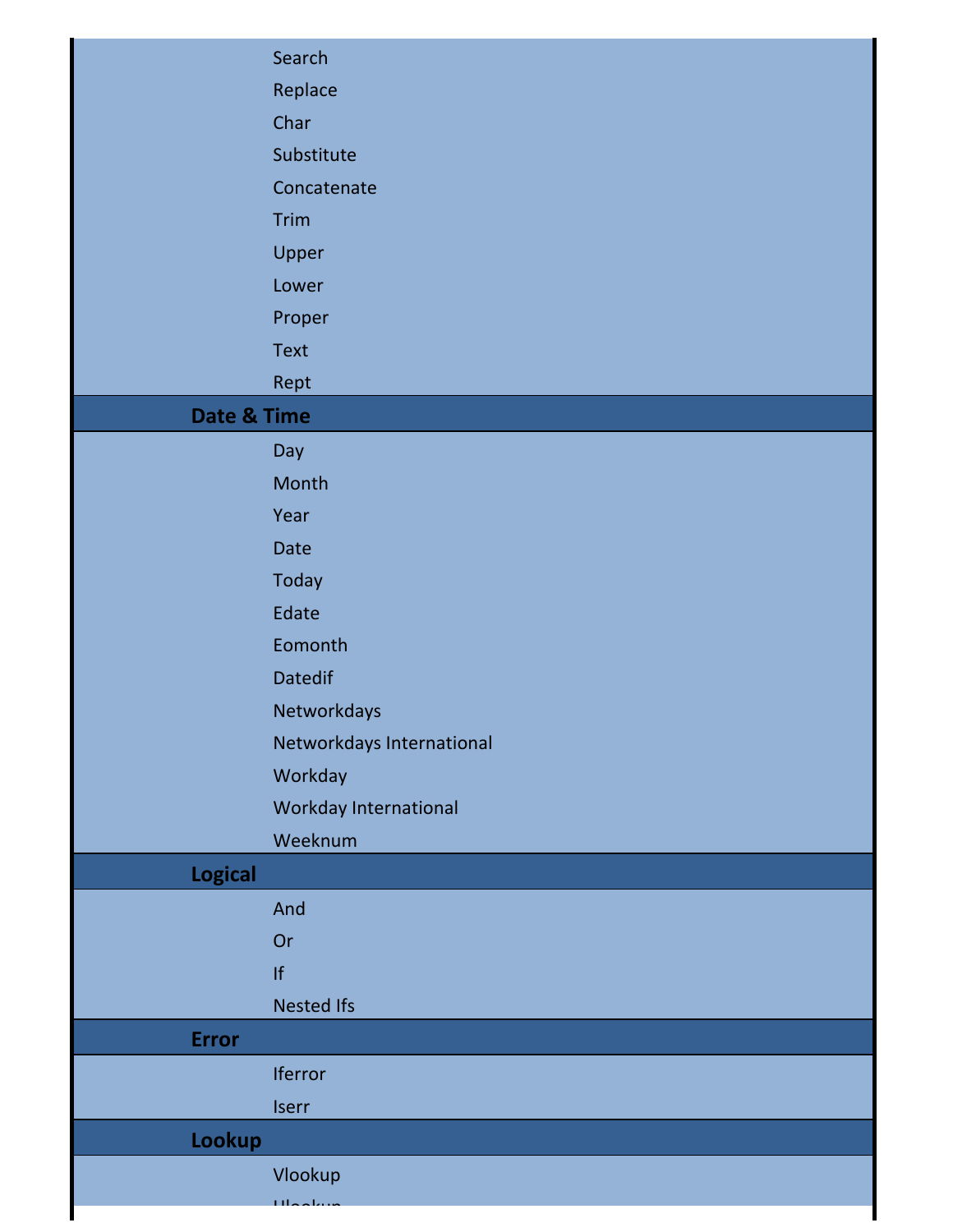|             | Index                                        |
|-------------|----------------------------------------------|
|             | Match                                        |
|             | Choose                                       |
|             | Index & Match                                |
|             | Vlookup With Match                           |
|             | <b>Vlookup Instead Of Ifs</b>                |
|             | Index Match (approx Match)                   |
|             | <b>Different Sheet Vlookup</b>               |
|             | Reverse Lookup                               |
|             | <b>Nested Lookups</b>                        |
|             | 3d Index                                     |
|             | 3d Index Using Indirect                      |
|             | Index Match Array Formula                    |
|             | Multi Column Lookup                          |
|             | Next Lookup, Using Index Match Array Formula |
| <b>Math</b> |                                              |
|             | Sum                                          |
|             | Count                                        |
|             | Counta                                       |
|             | Countblank                                   |
|             | Average                                      |
|             | <b>Max</b>                                   |
|             | Min                                          |
|             | Large                                        |
|             | Small                                        |
|             | Randbetween                                  |
|             | Round                                        |
|             | Abs                                          |
|             | Rank.eq                                      |
|             | <b>Summarization</b>                         |
|             | Sumif                                        |
|             | Countif                                      |
|             | Averageif                                    |
|             | <b>Sumifs</b>                                |
|             | Countifs                                     |
|             |                                              |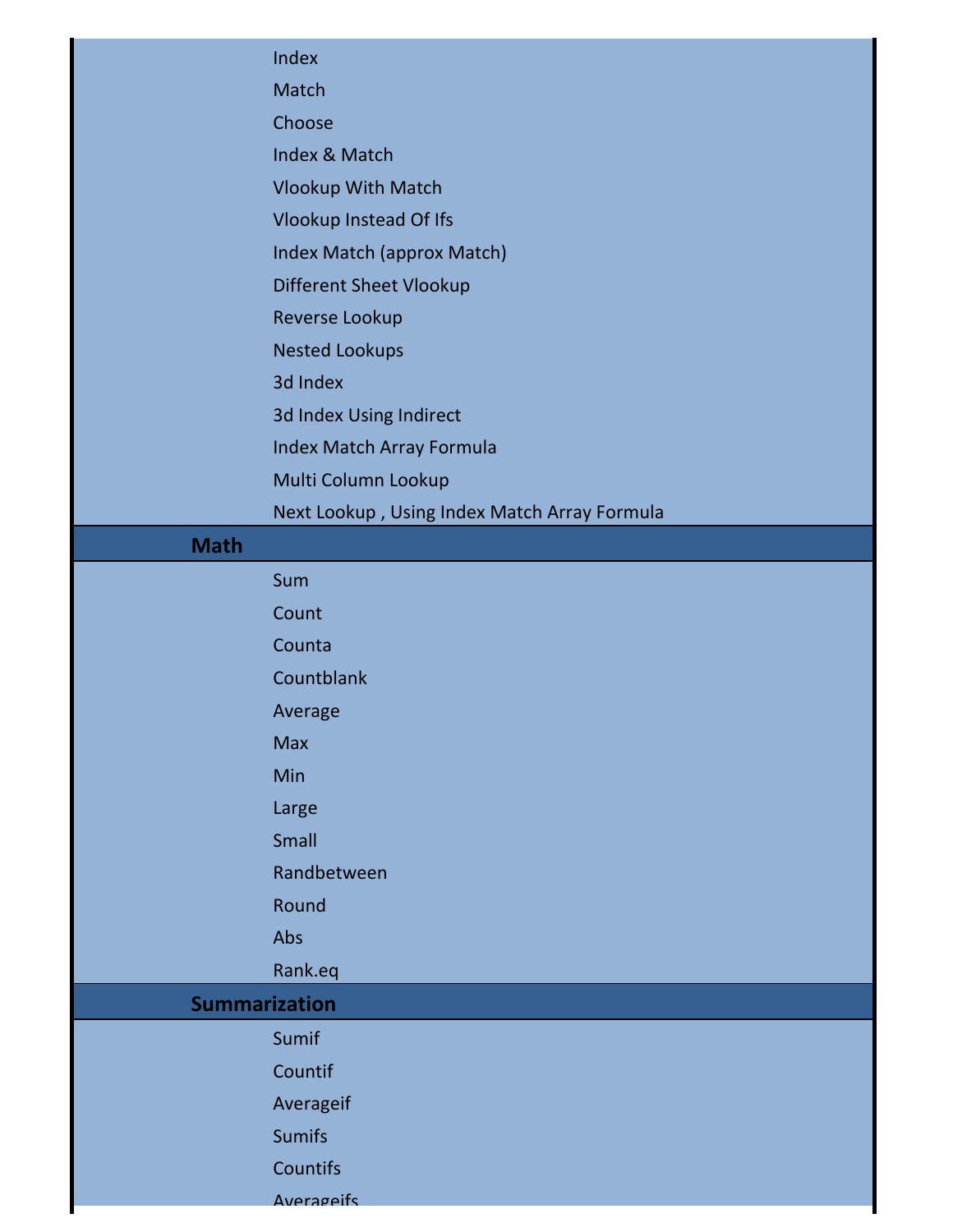|                  | Subtotal                     |
|------------------|------------------------------|
|                  | Sumproduct                   |
|                  | 3d Sum                       |
| <b>Reference</b> |                              |
|                  | Row                          |
|                  | Column                       |
|                  | <b>Address</b>               |
|                  | Hyperlink                    |
|                  | Indirect                     |
|                  | Offset                       |
|                  | Multicell Array Formula      |
|                  | Transpose                    |
| <b>Database</b>  |                              |
|                  | <b>Dsum</b>                  |
|                  | Dcount                       |
|                  | Daverage                     |
|                  | Dmin                         |
|                  | <b>Dmax</b>                  |
| <b>Financial</b> |                              |
|                  | Pmt                          |
|                  | Ppmt                         |
|                  | Ipmt                         |
|                  | Rate                         |
|                  | P <sub>V</sub>               |
|                  | Fv                           |
| Info             |                              |
|                  | <b>Cell Function</b>         |
| <b>Tools</b>     |                              |
| Sort             |                              |
|                  | Sort                         |
|                  | <b>Custom Sort</b>           |
| <b>Subtotal</b>  |                              |
|                  | Application                  |
|                  | <b>Advanced Filter</b>       |
|                  | Single Criteria - Same Sheet |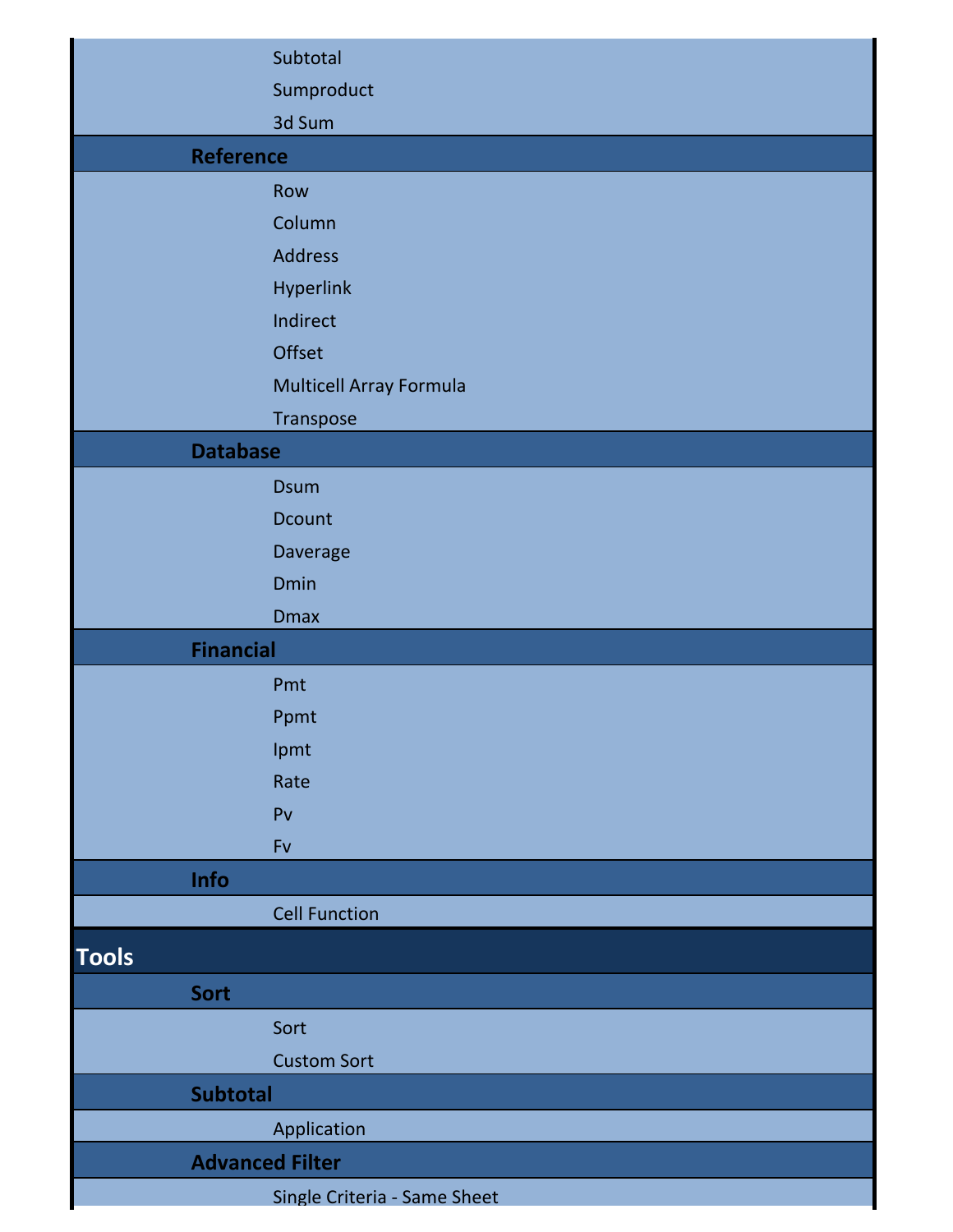|                           | Single Criteria - Other Sheet                               |
|---------------------------|-------------------------------------------------------------|
|                           | <b>Multiple Criteria</b>                                    |
|                           | <b>Not Criteria</b>                                         |
|                           | Multiple Not Criteria                                       |
|                           | Date Criteria                                               |
|                           | <b>Unique Records</b>                                       |
|                           | <b>Wildcard Character Search</b>                            |
|                           | <b>Complex Criterias</b>                                    |
| <b>Validation</b>         |                                                             |
|                           | List                                                        |
|                           | <b>Whole Number</b>                                         |
|                           | Data Validation For Text Rule -custom                       |
|                           | Dependent Validation List Indirect Example                  |
|                           | <b>Error Alert</b>                                          |
| <b>Formatting</b>         |                                                             |
|                           | <b>Format Painter</b>                                       |
|                           | <b>Number Format</b>                                        |
|                           | <b>Custom Number Format</b>                                 |
|                           | <b>Format Borders</b>                                       |
|                           | <b>Merge Across</b>                                         |
|                           | <b>Picture Format</b>                                       |
|                           | <b>Remove Gridlines</b>                                     |
|                           | <b>Clear Format</b>                                         |
|                           | <b>Conditional Formatting</b>                               |
|                           | <b>Cell Value</b>                                           |
|                           | No Blank, Blank                                             |
|                           | <b>Color Scale</b>                                          |
|                           | <b>Highlight Top Value</b>                                  |
|                           | <b>Highlight Bottom Value</b>                               |
|                           | <b>Conditional Formatting For Strat And End Border Only</b> |
|                           | <b>Custom Formula</b>                                       |
|                           | Data Bars                                                   |
|                           | <b>Icon Sets</b>                                            |
| <b>Consolidation Tool</b> |                                                             |
|                           | <b>Consolidation Tool</b>                                   |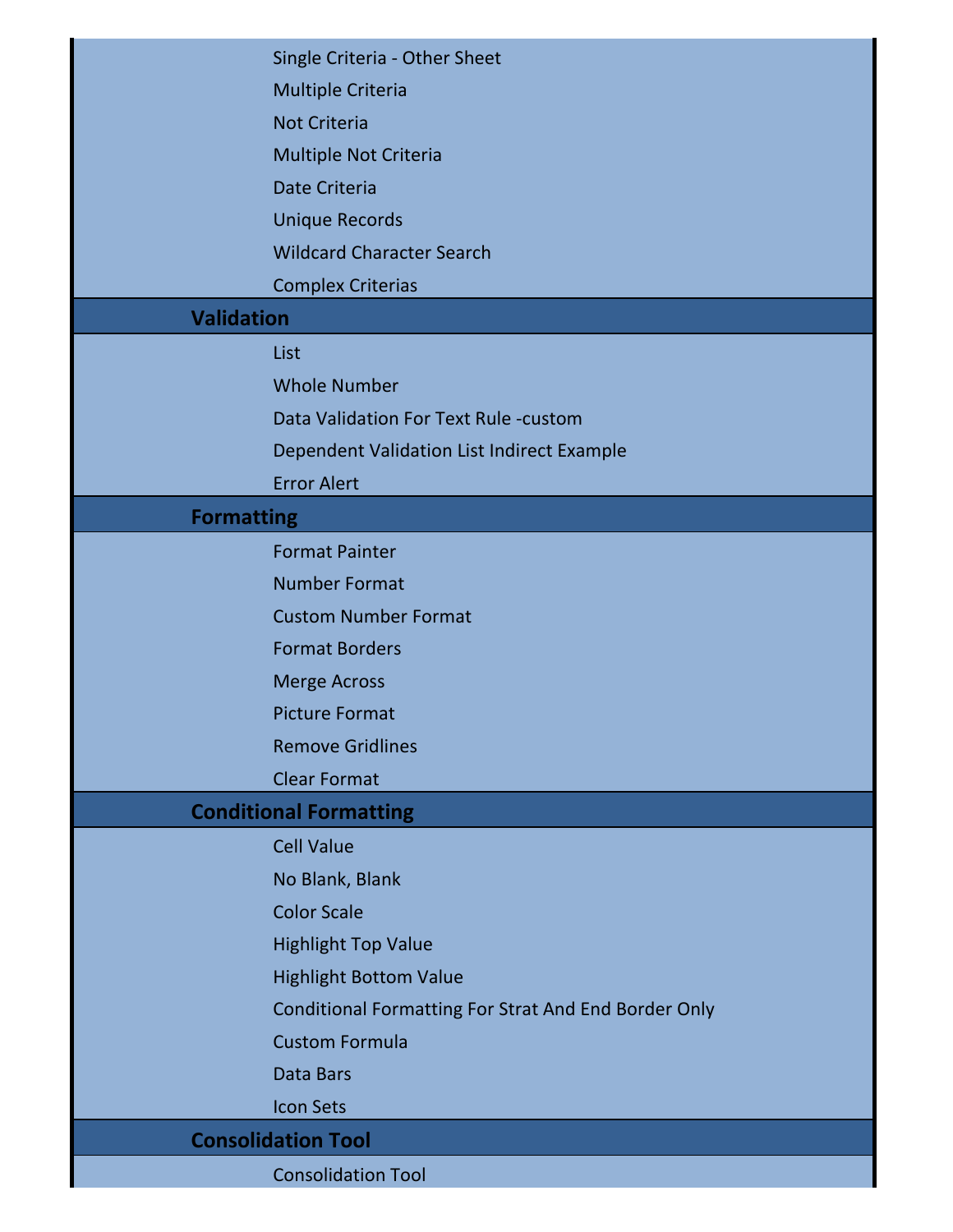| <b>Ctrl F &amp; Ctrl H</b> |                                                     |
|----------------------------|-----------------------------------------------------|
|                            | <b>Find And Replace</b>                             |
|                            | Find All With Ctrl A To Select All Schedule Headers |
| <b>Edit Links</b>          |                                                     |
|                            | <b>Linking Concepts</b>                             |
|                            | <b>Create Link</b>                                  |
|                            | <b>Breaking Links From Other Workbooks</b>          |
|                            | <b>Link From Another Book</b>                       |
|                            | Moving To And From Link To Destination (theory)     |
|                            | <b>Paste Special Link</b>                           |
|                            | Reasons Why Links Are Not Updated (theory)          |
|                            | <b>Formula Auditing</b>                             |
|                            | <b>Evaluating Formula</b>                           |
|                            | Auditing (trace Precedents/dependents)              |
| Goto                       |                                                     |
|                            | Select Only Formulas (f5)                           |
|                            | <b>Remove Blank</b>                                 |
|                            | <b>Skip Blank</b>                                   |
| <b>Hyperlinks</b>          |                                                     |
|                            | Hyperlink Within Workbook In Sheets                 |
|                            | <b>Hyperlink On Shape</b>                           |
|                            | <b>Hyperlink To Other Book Using Shortkey</b>       |
|                            | <b>Mail Using Hyperlink</b>                         |
|                            | <b>Import &amp; Export</b>                          |
|                            | <b>Link Excel With Excel</b>                        |
|                            | Link Excel With Excel As Table                      |
|                            | Link Excel With Excel As Pivot Table                |
|                            | <b>Import From Text File</b>                        |
|                            | Link And Import In Access                           |
|                            | <b>Import From Website</b>                          |
|                            | <b>Paste Link</b>                                   |
| <b>Macros</b>              |                                                     |
|                            | <b>Macro Recording</b>                              |
|                            | <b>Assigning Shortcut To Macro</b>                  |
|                            | <b>Macro Editing</b>                                |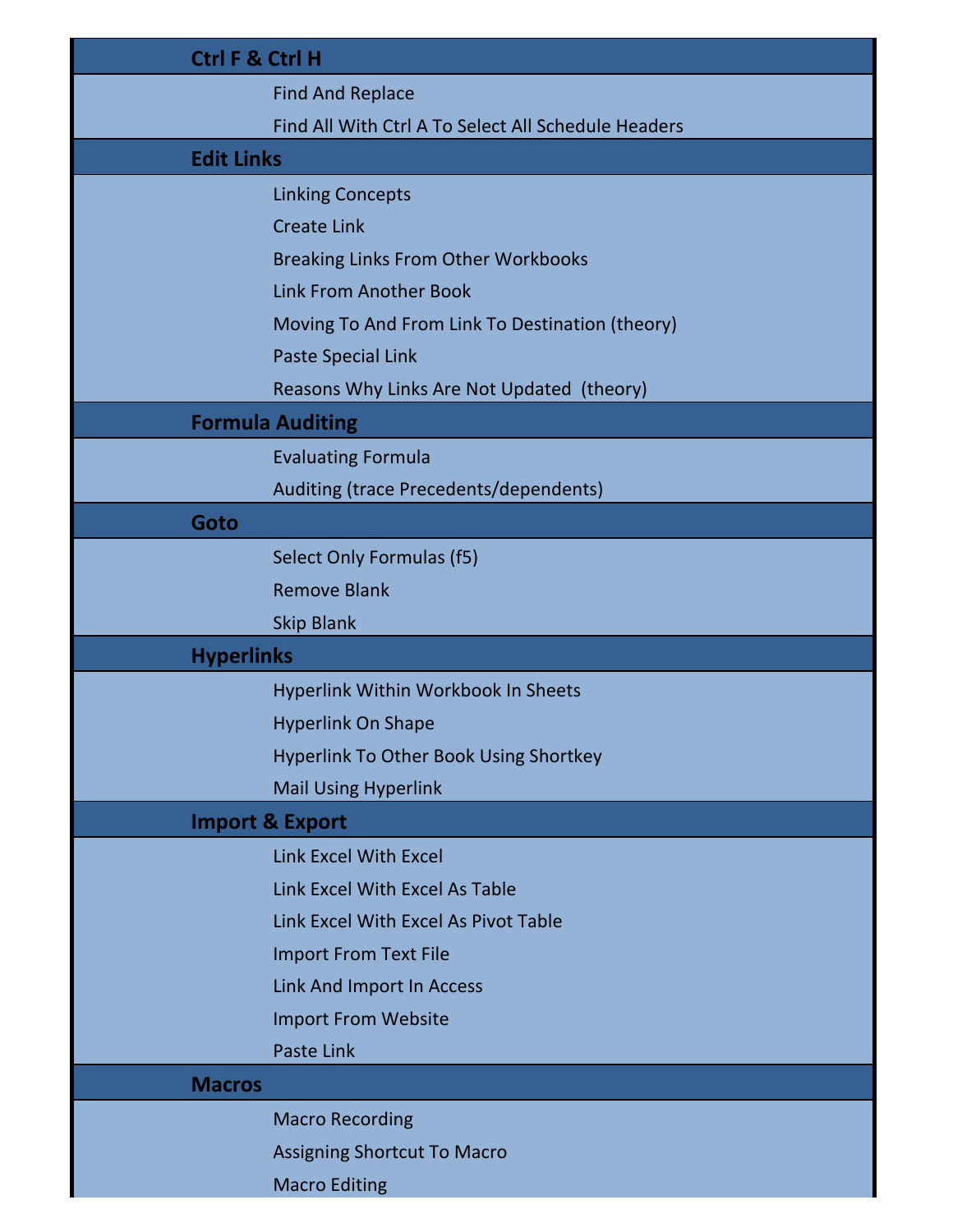|                      | <b>Name Manager</b>                              |
|----------------------|--------------------------------------------------|
|                      | <b>Create Name</b>                               |
|                      | <b>Assign Name To Cell</b>                       |
|                      | <b>Formula Shortening</b>                        |
|                      | <b>Using Names For Formulas</b>                  |
|                      | Array                                            |
| <b>Page Setup</b>    |                                                  |
|                      | <b>Customize Header Footer</b>                   |
|                      | <b>Hide Error</b>                                |
|                      | <b>Remove Page Break</b>                         |
|                      | <b>Repeat Header On Every Page</b>               |
|                      | <b>Set Print Area</b>                            |
|                      | <b>Show Comment At Last Page</b>                 |
| <b>Paste Special</b> |                                                  |
|                      | Paste Only Value                                 |
|                      | Paste Only Format                                |
|                      | Paste As Transpose                               |
| <b>Protection</b>    |                                                  |
|                      | Sheet Protection Where Only Few Cells Are Locked |
|                      | <b>Protection Using Hide Formulas</b>            |
|                      | <b>Protect With Select Unlocked Cell Option</b>  |
|                      | <b>Protect Structure</b>                         |
|                      | Protect Workbook (no Password Given)             |
|                      | Password Protect/encrypt Workbook                |
|                      | <b>Sharing Workbook</b>                          |
|                      | Various Options Relating To Workbook Sharing     |
|                      | <b>Remove Duplicates</b>                         |
|                      | <b>Single Column</b>                             |
|                      | Multi Column                                     |
| <b>Series</b>        |                                                  |
|                      | <b>Fill Series</b>                               |
|                      | Day Series                                       |
| <b>Table</b>         |                                                  |
|                      | <b>Format As Table</b>                           |
|                      | <b>Using Table Columns In Functions</b>          |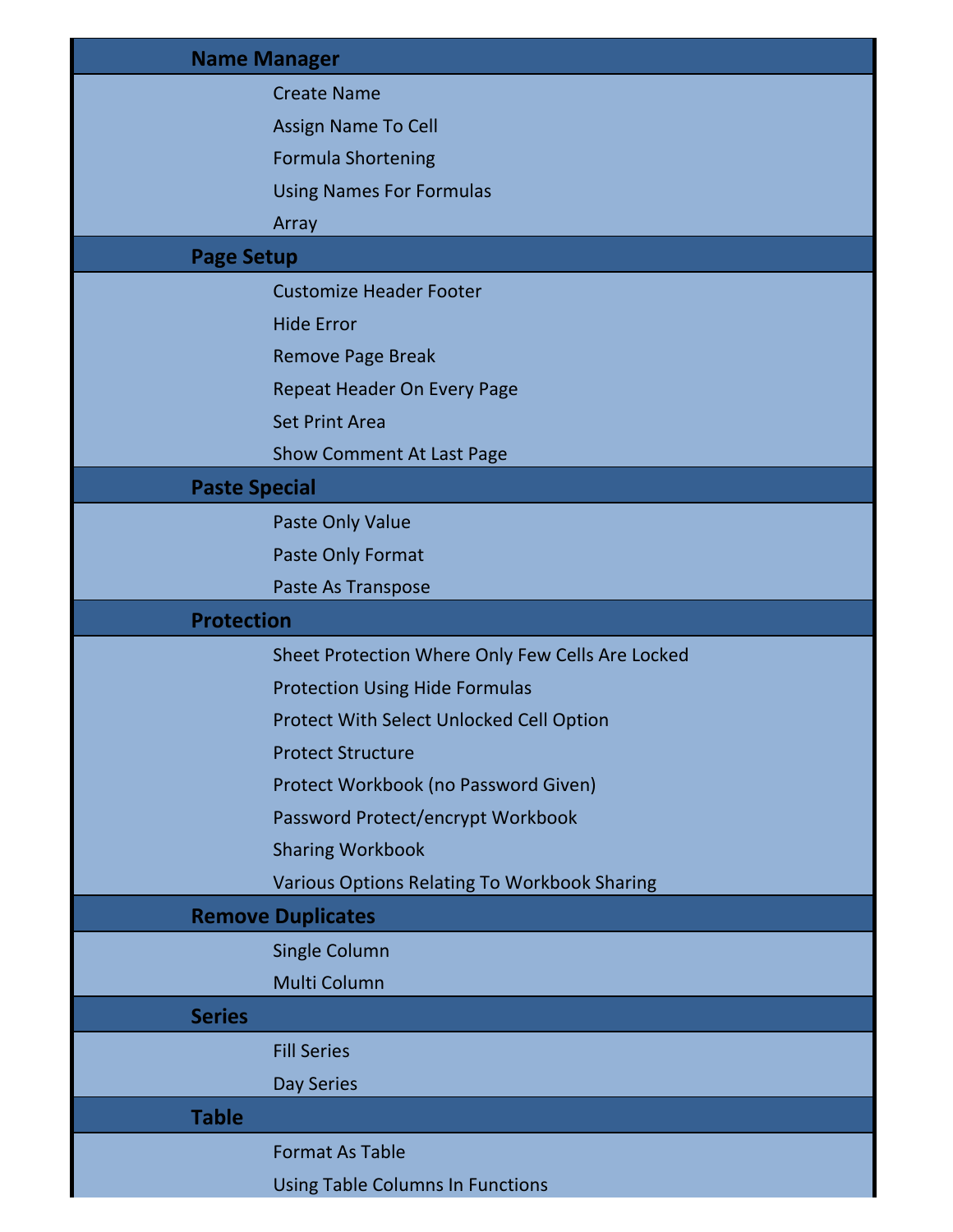|                     | <b>Converting Table To Range</b>                           |
|---------------------|------------------------------------------------------------|
|                     | <b>Filter Data</b>                                         |
|                     | <b>Text To Columns</b>                                     |
|                     | <b>Delimited</b>                                           |
|                     | <b>Fixed Width</b>                                         |
|                     | <b>Skip Columns</b>                                        |
|                     | Date Import                                                |
|                     | <b>Track Changes</b>                                       |
|                     | <b>Highlight Changes</b>                                   |
|                     | Accept/reject Changes                                      |
|                     | <b>Form Controls</b>                                       |
|                     | Combobox                                                   |
|                     | Listbox                                                    |
|                     | <b>Spin Button</b>                                         |
|                     | <b>Check Box</b>                                           |
|                     | <b>Scroll Bar</b>                                          |
|                     | <b>Group Box And Option Buttons</b>                        |
|                     | <b>What If Analysis</b>                                    |
|                     |                                                            |
|                     | <b>Goal Seek</b>                                           |
| <b>Pivot Tables</b> |                                                            |
|                     | <b>Create Pivot Table</b>                                  |
|                     | <b>Pivot Cache</b>                                         |
|                     | <b>Copy Pivot Table</b>                                    |
|                     | <b>Edit Pivot Table</b>                                    |
|                     | <b>Change Pivot Design</b>                                 |
|                     | <b>Dashboard</b>                                           |
|                     | <b>Group Dates</b>                                         |
|                     | <b>Remove Grand Total From Pt</b>                          |
|                     | <b>Extract Data Using Pivot Table</b>                      |
|                     | <b>Consolidation By Pivot Table</b>                        |
|                     | <b>Change Pivot Data Source</b>                            |
|                     | <b>Hide And Show Field List</b>                            |
|                     | Multiple Page Field                                        |
|                     | Add 3 Fields 3 Time In Data Fields Using Different Summary |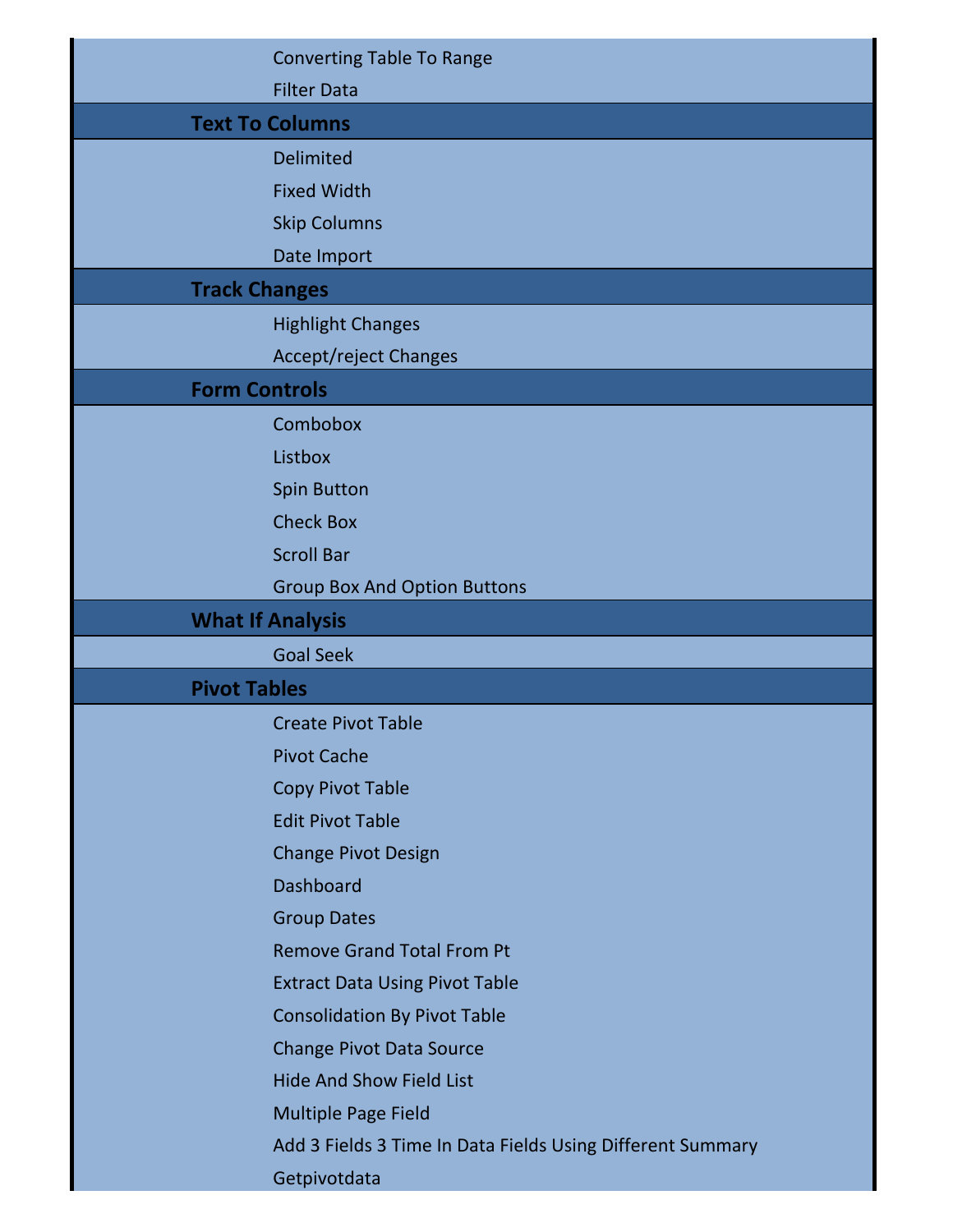Introduction To Slicer Changing Slicers Layout Connecting Slicer To Multiple Pivot Tables Multiple Chart In One View Compact Layout Outline Layout Tabular Layout Pivot Table From Access Database Remove Autofit For Pivot Table Repeat All Item Labels Single Page Field Slicer With Pivot Table Connection % Grand Total % Row Total % Column Total % Of Difference From % Difference From Rank Large To Small Rank Small To Large % Running Total Running Total **Charts & Dashboards** Column Chart Line Chart Pie Chart Stock Chart Pareto Chart Chart Elements Chart Formatting Chart Label Number Formatting Option Chart Design Option 2 Axis On Chart Change Series Chart Type Column Chart With Secondary Axis Create Dynamic Series